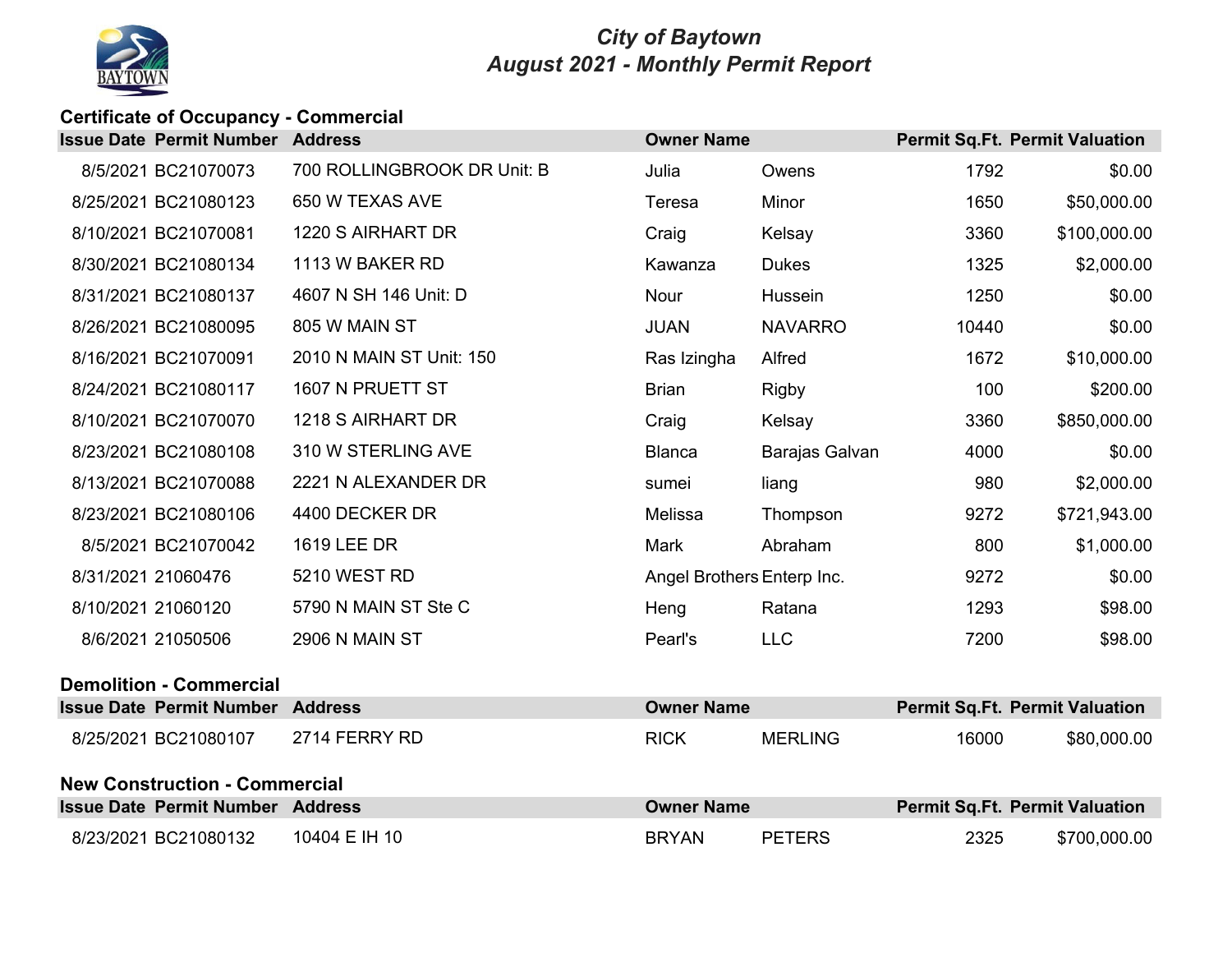### **Remodel / Alteration / Addition - Commercial**

|                   | <b>Issue Date Permit Number Address</b> |                                 | <b>Owner Name</b> |                |                | <b>Permit Sq.Ft. Permit Valuation</b> |
|-------------------|-----------------------------------------|---------------------------------|-------------------|----------------|----------------|---------------------------------------|
|                   | 8/23/2021 BC21080120                    | 4611 GARTH RD Unit: 100         | Cristy            | Thornton       | 2900           | \$5,000.00                            |
|                   | 8/23/2021 BC21070032                    | 3700 W BAKER RD Unit: 180       | Arman             | Rajani         | 2010           | \$50,000.00                           |
|                   | 8/9/2021 BC21070035                     | 101 ROBERT C LANIER DR          | Patti             | Councill       | 14000          | \$373,180.00                          |
|                   | 8/18/2021 BC21070039                    | 2215 ROLLINGBROOK DR Unit: 110  | Pauline           | Thude-Speckmar | 1600           | \$21,000.00                           |
|                   | 8/6/2021 BC21070059                     | 1118 W CEDAR BAYOU LYNCHBURG RD | Houston           | Permit         | $\mathbf 0$    | \$40,000.00                           |
|                   | 8/19/2021 BC21080131                    | 2306 N ALEXANDER DR             | wayne             | little         | 894            | \$22,000.00                           |
|                   | 8/26/2021 BC21070083                    | 2232 N ALEXANDER DR Unit: 14    | <b>VICTOR</b>     | <b>TRAN</b>    | 2000           | \$600.00                              |
|                   | 8/25/2021 BC21070077                    | 5303 CRESTMONT ST               | <b>ROBIN</b>      | <b>LESLY</b>   | $\mathbf 0$    | \$0.00                                |
|                   | 8/30/2021 BC21070078                    | 7499 BAYWAY DR                  | Robert            | Thomson        | $\mathbf 0$    | \$30,000.00                           |
|                   | 8/31/2021 BC21070041                    | 701 E TEXAS AVE                 | <b>MARCHELE</b>   | <b>ROWE</b>    | 0              | \$30,000.00                           |
|                   | 8/23/2021 BC21070031                    | 3700 W BAKER RD Unit: 100       | Arman             | Rajani         | 1280           | \$30,000.00                           |
|                   | 8/17/2021 21050405                      | 4711 SEABIRD RD                 | Goose             | Creek          | $\mathbf 0$    | \$14,800.00                           |
|                   | 8/17/2021 21050404                      | 3022 MASSEY TOMPKINS RD         | Goose             | Creek          | $\overline{0}$ | \$14,800.00                           |
|                   | 8/17/2021 21050403                      | 4500 BARKALOO RD                | Goose             | Creek          | 0              | \$14,800.00                           |
|                   | 8/17/2021 21050402                      | 610 S PRUETT ST                 | Goose             | Creek          | 0              | \$14,800.00                           |
|                   | 8/17/2021 21050400                      | 100 ROBIN RD                    | Goose             | Creek          | 0              | \$14,800.00                           |
| Roof - Commercial |                                         |                                 |                   |                |                |                                       |
|                   | <b>Issue Date Permit Number Address</b> |                                 | <b>Owner Name</b> |                |                | <b>Permit Sq.Ft. Permit Valuation</b> |
|                   | 8/25/2021 BC21080105                    | 4815 E IH 10                    | <b>ROBERT</b>     | <b>STROM</b>   | 46000          | \$265,000.00                          |
|                   | <b>Site Work Only - Commercial</b>      |                                 |                   |                |                |                                       |
|                   |                                         |                                 |                   |                |                |                                       |

| <b>Issue Date Permit Number</b> | <b>Address</b>                 | <b>Owner Name</b> |                |                | <b>Permit Sq.Ft. Permit Valuation</b> |
|---------------------------------|--------------------------------|-------------------|----------------|----------------|---------------------------------------|
| 8/25/2021 BC21070069            | 5200 N SH 146                  | <b>ROGER</b>      | <b>HAMPTON</b> | 197503         | \$400,000.00                          |
| 8/18/2021 BC21080102            | 10404 E IH 10                  | <b>MARIO</b>      | LPINA          | 0              | \$152,000.00                          |
| 8/17/2021 BC21070064            | 323 MASSEY TOMPKINS RD         | <b>SCOTT</b>      | <b>FURNISH</b> | $\overline{0}$ | \$340,000.00                          |
| 8/13/2021 BC21080099            | 203 W CEDAR BAYOU LYNCHBURG RD | Anton             | Gorelik        | 441698         | \$1,600,000.00                        |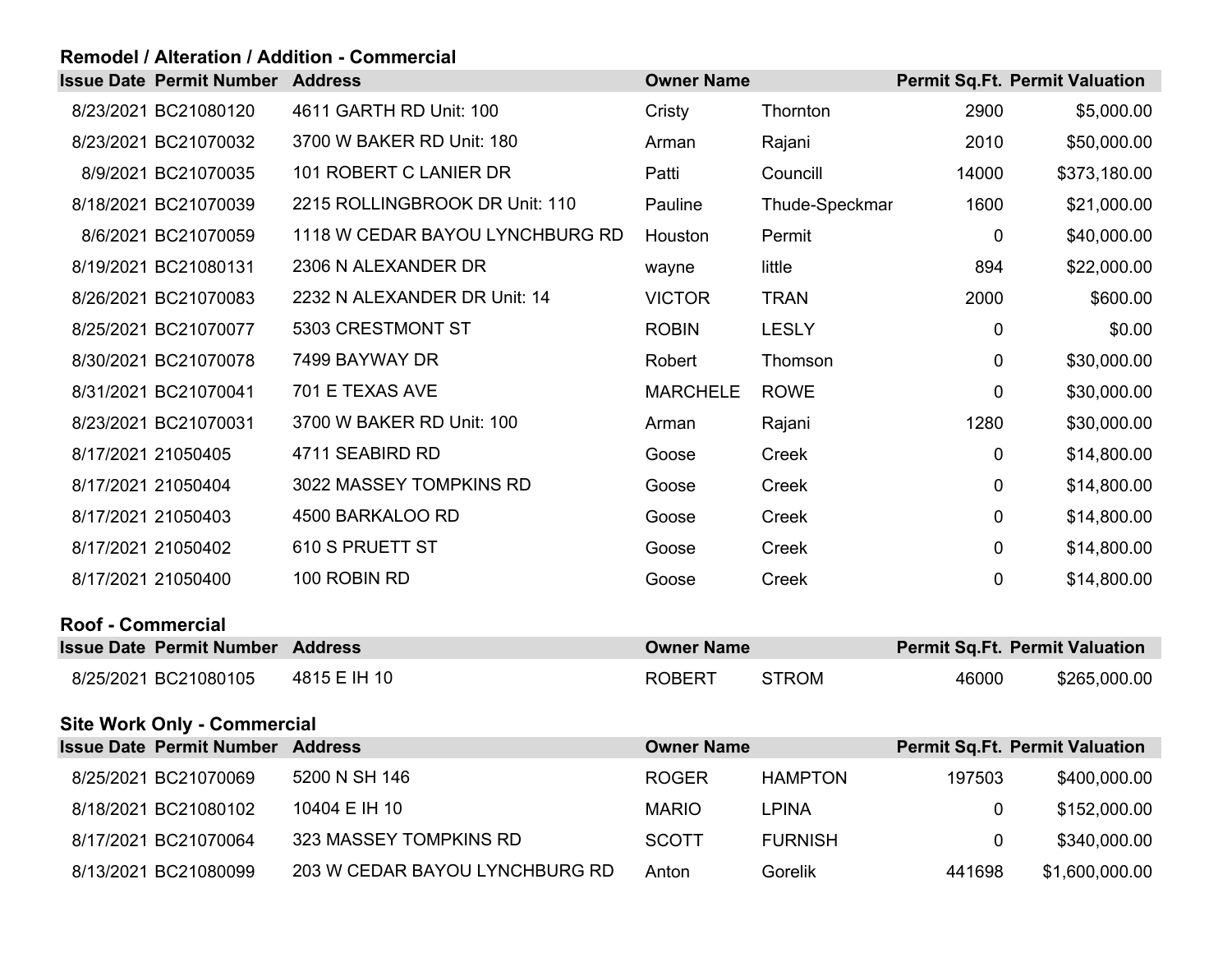### **Manufactured Home Placement**

| <b>Issue Date Permit Number Address</b> |                                  | <b>Owner Name</b> |          | <b>Permit Sq.Ft. Permit Valuation</b> |        |
|-----------------------------------------|----------------------------------|-------------------|----------|---------------------------------------|--------|
| 8/31/2021 BH21080003                    | 2720 MASSEY TOMPKINS RD Unit: 13 | Richard           | Martinez | 1216                                  | \$0.00 |
| 8/19/2021 BH21080002                    | 143 GULLS CUT N                  | Tharesa           | Becerra  | 170                                   | \$0.00 |

## **Carport, Pergola, Patio Cover - Residential**

| <b>Issue Date Permit Number</b> | <b>Address</b>       | <b>Owner Name</b> |                |     | <b>Permit Sq.Ft. Permit Valuation</b> |
|---------------------------------|----------------------|-------------------|----------------|-----|---------------------------------------|
| 8/13/2021 BR21070140            | 3034 PARKLANE DR     | <b>JOSUE</b>      | <b>MATA</b>    | 288 | \$28,560.00                           |
| 8/2/2021 BR21070204             | 3003 PARKWOOD DR     | <b>TONY</b>       | <b>RIOS</b>    | 0   | \$8,000.00                            |
| 8/18/2021 BR21070041            | 1139 GEM STONE CT    | <b>JUAN</b>       | <b>CAMPOS</b>  | 518 | \$1,000.00                            |
| 8/23/2021 BR21070071            | 2406 KILGORE RD      | <b>SHARON</b>     | <b>NICHOLS</b> | 0   | \$3,695.00                            |
| 8/5/2021 21050536               | 3500 MCKINNEY RD #33 | <b>BRAMOR</b>     | <b>LLC</b>     |     | \$0.00                                |
| 8/2/2021 21050346               | 6309 BAYWAY DR       | GONZALEZ          | <b>ARNULFO</b> | 0   | \$0.00                                |

### **Demolition - Residential**

| <b>Issue Date Permit Number Address</b> |                         | <b>Owner Name</b> |                  |      | <b>Permit Sq.Ft. Permit Valuation</b> |
|-----------------------------------------|-------------------------|-------------------|------------------|------|---------------------------------------|
| 8/5/2021+59BR21070211                   | 5420 LOUISE ST          | Walter            | Gomez            | 1834 | \$5,859.00                            |
| 8/10/2021 BR21070089                    | 2209 FLORIDA ST         | <b>JESSICA</b>    | <b>SANCHEZ</b>   | 264  | \$0.00                                |
| 8/5/2021 BR21070213                     | 1208 HARBOR ST 1/2      | Walter            | Gomez            | 4364 | \$10,685.00                           |
| 8/6/2021 BR21080242                     | 417 SCARLETT ST         | <b>WAYNE</b>      | <b>RAMBARRAN</b> | 48   | \$0.00                                |
| 8/11/2021 BR21080232                    | 604 INWOOD DR           | Melissa           | Jackson          | 3060 | \$0.00                                |
| 8/5/2021 BR21070088                     | 1821 UTAH ST            | <b>Baneata</b>    | Baggett          | 1125 | \$0.00                                |
| 8/5/2021 BR21080229                     | 1821 UTAH ST            | Walter            | Gomez            | 1400 | \$0.00                                |
| 8/17/2021 BR21080261                    | 804 YUPON ST            | Edward            | Williams         | 980  | \$1,500.00                            |
| 8/30/2021 BR21080317                    | <b>121 GRANVILLE ST</b> | Roberto           | Salazar          | 1000 | \$0.00                                |
| 8/5/2021 BR21070212                     | 221 W JACK AVE          | Walter            | Gomez            | 1134 | \$6,987.00                            |
| 8/5/2021 BR21070208                     | 1201 CHERRY ST          | Walter            | Gomez            | 1200 | \$4,935.00                            |
| 8/5/2021 BR21070209                     | <b>1900 VERMONT ST</b>  | Walter            | Gomez            | 1680 | \$6,530.00                            |
| 8/19/2021 BR21080285                    | 2205 NEW JERSEY ST      | <b>TERRY</b>      | <b>VALMAIN</b>   | 1200 | \$0.00                                |
| 8/5/2021 BR21070210                     | <b>1501 ELM ST</b>      | Walter            | Gomez            | 832  | \$3,690.00                            |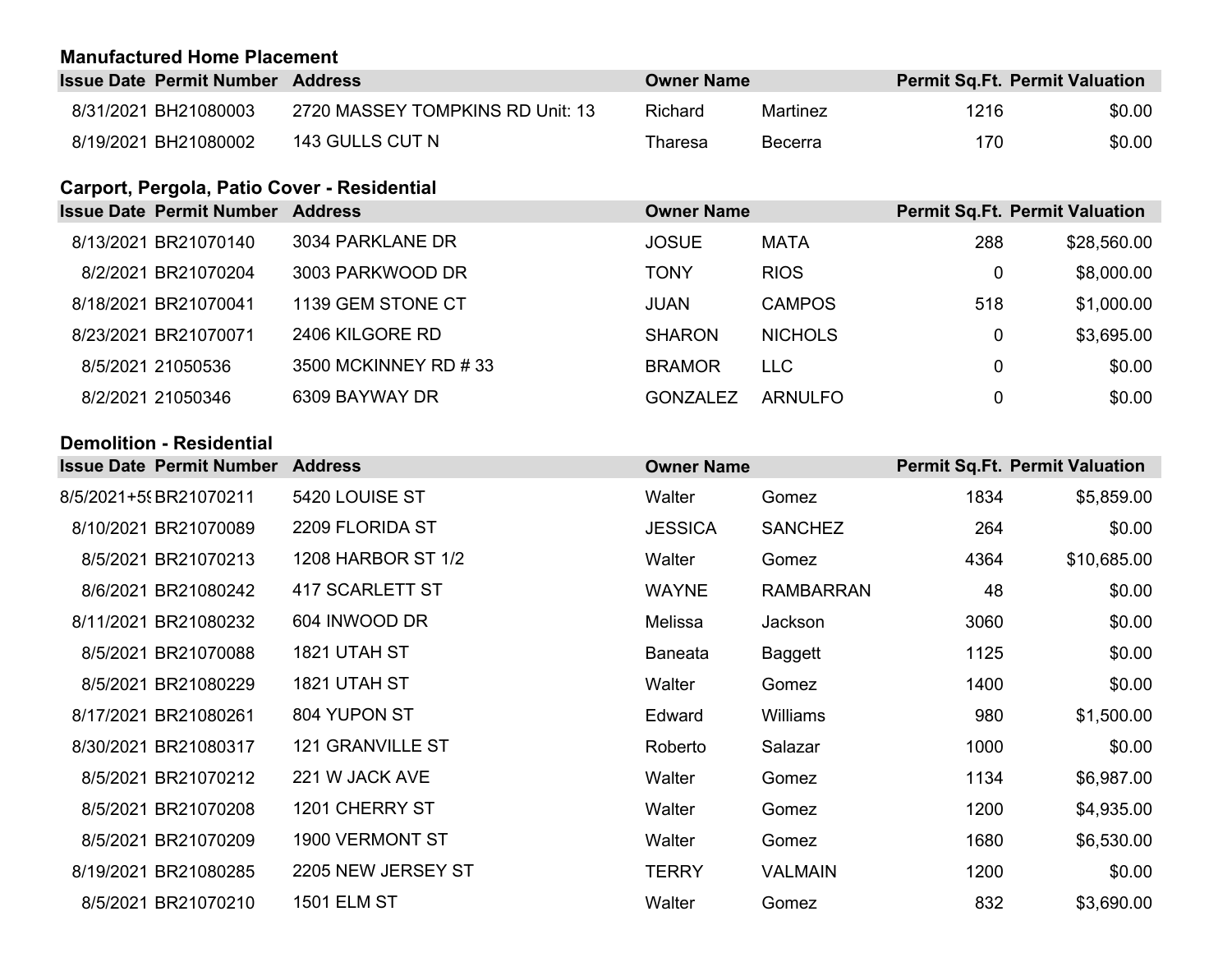| 8/31/2021 BR21080338 | 2201 NEW JERSEY ST      | Juan     | Lara              | 368  | \$500.00   |
|----------------------|-------------------------|----------|-------------------|------|------------|
| 8/30/2021 BR21080314 | 210 ALVA AVE            | Jason    | Franks            | 1628 | \$5,000.00 |
| 8/31/2021 BR21080332 | 3015 MASSEY TOMPKINS RD | HERMINIA | <b>VALLADARES</b> | 1156 | \$7,000.00 |
| 8/19/2021 BR21080298 | 9923 CEDAR BRANCH DR    | Baneata  | Baggett           | 1750 | \$0.00     |

## **Driveway / Flatwork - Residential**

| <b>Issue Date Permit Number</b> | <b>Address</b>         | <b>Owner Name</b> |                 |      | <b>Permit Sq.Ft. Permit Valuation</b> |
|---------------------------------|------------------------|-------------------|-----------------|------|---------------------------------------|
| 8/5/2021 BR21080224             | 3529 GAIL RD           | <b>MIKE</b>       | <b>CHATHAM</b>  | 842  | \$8,420.00                            |
| 8/23/2021 BR21080259            | 807 EDGEBROOK DR       | <b>ANITA</b>      | <b>RICARDEZ</b> |      | \$6,000.00                            |
| 8/26/2021 BR21080276            | <b>1509 DONOVAN ST</b> | Julian            | Moreno          | 1260 | \$3,500.00                            |
| 8/17/2021 BR21070186            | 2610 BAYOU AVE         | <b>KEVIN</b>      | <b>GOOCH</b>    | 2200 | \$0.00                                |
| 8/13/2021 BR21070194            | 1709 SHERIDAN DR       | Maria             | Cerino          | 1106 | \$13,000.00                           |
| 8/13/2021 BR21070207            | 10011 PINE VALLEY CT   | Lloyd             | Lozano          | 144  | \$1,500.00                            |
| 8/23/2021 BR21070136            | <b>1215 OAK ST</b>     | Elisa             | Garcia          | 250  | \$0.00                                |

### **Fence - Residential**

| <b>Issue Date Permit Number Address</b> |                            | <b>Owner Name</b> |               | <b>Permit Sq.Ft. Permit Valuation</b> |            |
|-----------------------------------------|----------------------------|-------------------|---------------|---------------------------------------|------------|
| 8/13/2021 BR21080241                    | 3511 CROSBY CEDAR BAYOU RD | <b>ERIC</b>       | <b>RAGGIO</b> |                                       | \$3,761.00 |
| 8/30/2021 BR21080238                    | 904 EDGEBROOK DR           | Luis              | Ortegon       |                                       | \$2,000.00 |
| 8/2/2021 BR21070119                     | 1307 MESQUITE LN           | <b>ERIC</b>       | <b>RAGGIO</b> |                                       | \$2,765.00 |

## **Foundation Repair**

|  | <b>Issue Date Permit Number</b> | <b>Address</b>      | <b>Owner Name</b> |                  |      | <b>Permit Sq.Ft. Permit Valuation</b> |
|--|---------------------------------|---------------------|-------------------|------------------|------|---------------------------------------|
|  | 8/11/2021 BR21080216            | 3403 COACHMAN DR    | <b>RICHARD</b>    | <b>PACHECO</b>   | 0    | \$4,000.00                            |
|  | 8/23/2021 BR21070141            | 401 E GULF AVE      | Pedro             | Castro           | 1360 | \$2,600.00                            |
|  | 8/11/2021 BR21080262            | 106 STAPLES DR      | <b>RICHARD</b>    | <b>PACHECO</b>   | 0    | \$10,000.00                           |
|  | 8/31/2021 BR21080349            | 4203 WATERWOOD DR   | <b>FREDA</b>      | <b>WEBER</b>     | 0    | \$11,372.00                           |
|  | 8/12/2021 BR21080217            | 6803 HUNTERS WAY LN | <b>FREDA</b>      | <b>WEBER</b>     | 0    | \$4,425.00                            |
|  | 8/19/2021 BR21070188            | 426 E FRANCIS AVE   | <b>BENITO</b>     | <b>RODRIGUEZ</b> | 0    | \$0.00                                |
|  | 8/30/2021 BR21080322            | 5305 HEMLOCK DR     | <b>RICHARD</b>    | <b>PACHECO</b>   | 10   | \$9,475.00                            |
|  | 8/11/2021 BR21080239            | 5114 GOOSE CREEK DR | <b>RICHARD</b>    | <b>PACHECO</b>   |      | \$6,000.00                            |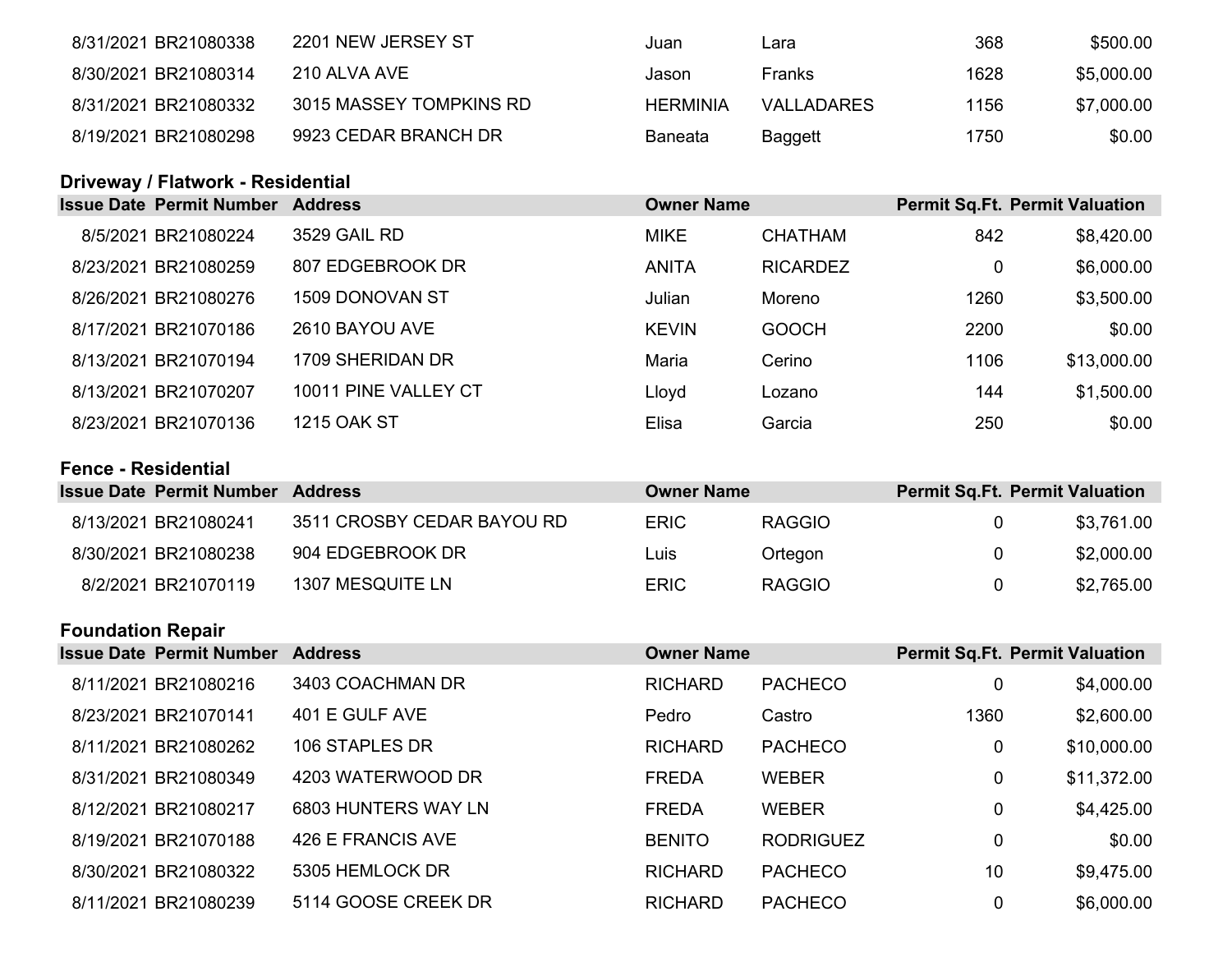|  | <b>Generator Installation</b> |
|--|-------------------------------|
|--|-------------------------------|

| <b>Issue Date Permit Number Address</b> |                           | <b>Owner Name</b> |                  |             | <b>Permit Sq.Ft. Permit Valuation</b> |
|-----------------------------------------|---------------------------|-------------------|------------------|-------------|---------------------------------------|
| 8/4/2021 BR21070205                     | 10527 DEVINWOOD DR        | Crystal           | Ford             | 0           | \$0.00                                |
| 8/25/2021 BR21070176                    | <b>114 HONEYSUCKLE DR</b> | James             | Fish             | 12          | \$14,000.00                           |
| 8/2/2021 BR21070123                     | 415 BARBERRY LN           | <b>LAMAR</b>      | <b>JOLIVETTE</b> | $\mathbf 0$ | \$18,000.00                           |
| 8/16/2021 BR21070146                    | 2307 CLAYTON DR           | Jennifer          | <b>Baxter</b>    | 15          | \$13,000.00                           |
| 8/18/2021 BR21070076                    | 3907 HYBRID CT            | Jennifer          | <b>Baxter</b>    | 15          | \$12,000.00                           |
| 8/9/2021 BR21060013                     | 4214 CARLISLE CT          | <b>Bill</b>       | Hollaway         | 0           | \$0.00                                |
| 8/16/2021 BR21070147                    | 8410 PECAN CREST DR       | Jennifer          | Baxter           | 15          | \$12,000.00                           |
| 8/9/2021 BR21070084                     | 3803 DEL ORO DR           | <b>RONALD</b>     | <b>HOTCHKISS</b> | 0           | \$0.00                                |
| 8/10/2021 BR21070183                    | 136 N BURNETT DR          | <b>BILL</b>       | <b>HOLLAWAY</b>  | 0           | \$0.00                                |
| 8/3/2021 BR21070150                     | 3324 MARVIN RD            | Jennifer          | <b>Baxter</b>    | 0           | \$12,000.00                           |
| 8/5/2021 BR21070160                     | 2304 MOCKINGBIRD LN       | Jennifer          | <b>Baxter</b>    | 15          | \$14,000.00                           |
| 8/30/2021 BR21080297                    | 1003 E BAKER RD           | <b>LAMAR</b>      | <b>JOLIVETTE</b> | $\mathbf 0$ | \$0.00                                |
| 8/2/2021 BR21070118                     | 8810 MORNING DOVE LN      | <b>LARONDA</b>    | <b>ZUROVEC</b>   | 2362        | \$11,000.00                           |
| 8/19/2021 BR21070085                    | <b>2202 WARD RD</b>       | <b>LAMAR</b>      | <b>JOLIVETTE</b> | 0           | \$18,000.00                           |
| 8/2/2021 BR21070121                     | 10035 LYNNWOOD DR         | <b>LARONDA</b>    | <b>ZUROVEC</b>   | 3200        | \$12,090.00                           |
| 8/13/2021 BR21070214                    | 806 SUNNYBROOK DR         | <b>HUGO</b>       | <b>LUNA</b>      | 1595        | \$10,037.00                           |

### **New Construction - Residential**

|  | <b>Issue Date Permit Number Address</b> |                              | <b>Owner Name</b> |               | <b>Permit Sq.Ft. Permit Valuation</b> |              |
|--|-----------------------------------------|------------------------------|-------------------|---------------|---------------------------------------|--------------|
|  | 8/18/2021 BR21070143                    | 7919 JARROD WAY              | <b>MARIA</b>      | <b>PRADA</b>  | 2946                                  | \$162,030.00 |
|  | 8/9/2021 BR21070082                     | <b>1714 PLANTATION PL</b>    | <b>SANDRA</b>     | <b>FULLER</b> | 1966                                  | \$121,745.00 |
|  | 8/9/2021 BR21070081                     | 1710 PLANTATION PL           | <b>SANDRA</b>     | <b>FULLER</b> | 1905                                  | \$123,825.00 |
|  | 8/30/2021 BR21070113                    | <b>1842 WILLIAM SCOTT ST</b> | <b>SANDRA</b>     | <b>FULLER</b> | 1905                                  | \$123,825.00 |
|  | 8/30/2021 BR21070112                    | <b>1838 WILLIAM SCOTT ST</b> | <b>SANDRA</b>     | <b>FULLER</b> | 2152                                  | \$139,880.00 |
|  | 8/30/2021 BR21070092                    | 1722 PLANTATION PL           | <b>SANDRA</b>     | <b>FULLER</b> | 2416                                  | \$157,040.00 |
|  | 8/30/2021 BR21070090                    | <b>1718 PLANTATION PL</b>    | <b>SANDRA</b>     | <b>FULLER</b> | 2028                                  | \$131,820.00 |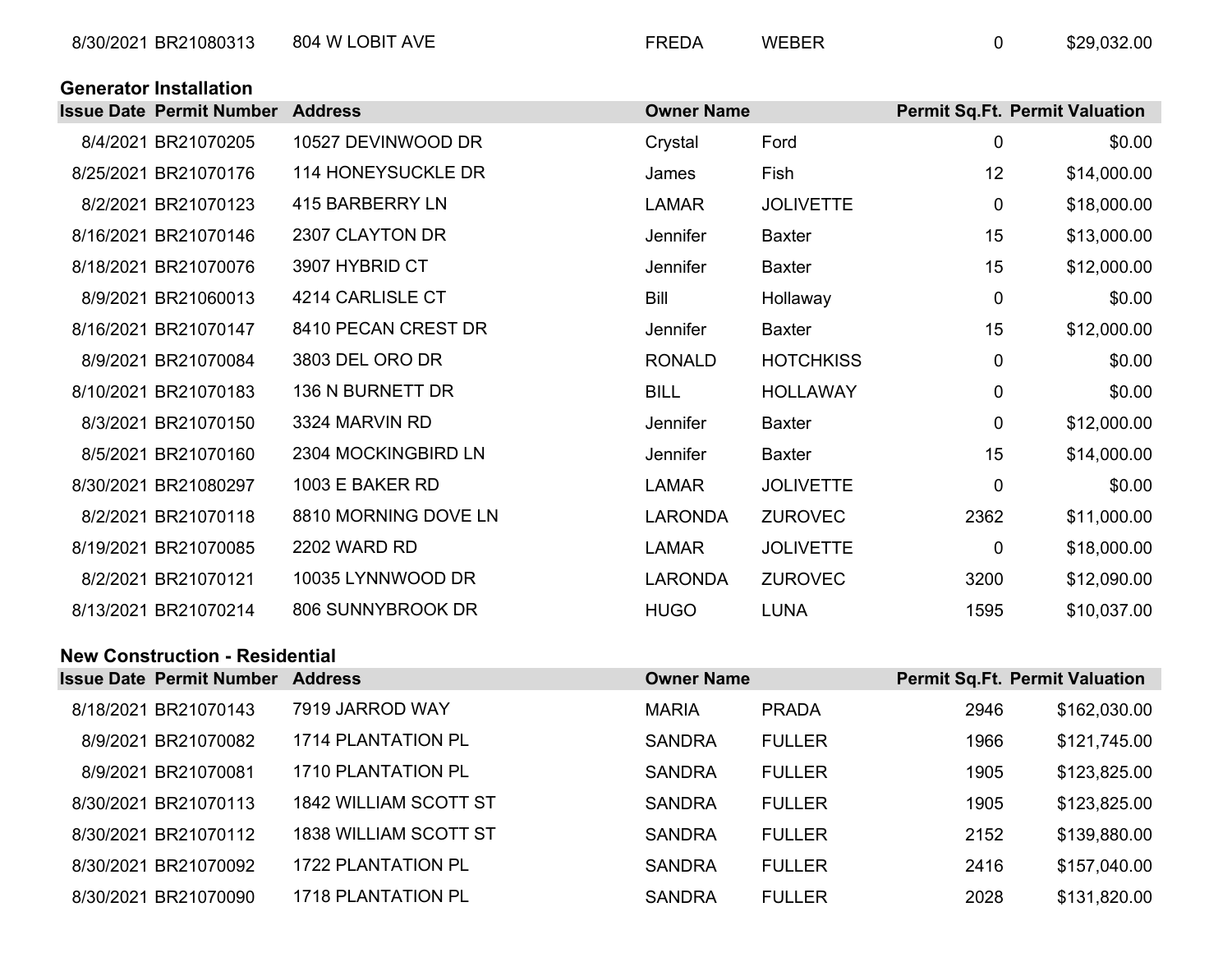| 8/30/2021 BR21080251 | <b>1818 PLANTATION PL</b>    | <b>SANDRA</b>   | <b>FULLER</b>     | 1905 | \$123,825.00 |
|----------------------|------------------------------|-----------------|-------------------|------|--------------|
| 8/30/2021 BR21070109 | 1826 WILLIAM SCOTT ST        | <b>SANDRA</b>   | <b>FULLER</b>     | 2152 | \$139,880.00 |
| 8/20/2021 BR21080258 | 1201 CHERRY ST               | <b>RUBEN</b>    | <b>RODRIGUEZ</b>  | 1100 | \$106,276.00 |
| 8/9/2021 BR21070063  | 1900 ONTARIO AVE             | <b>JESSE</b>    | <b>VILLARREAL</b> | 1100 | \$115,000.00 |
| 8/17/2021 BR21070032 | 8422 BAY ORCHARD DR          | <b>BRITTANY</b> | <b>HOWARD</b>     | 2351 | \$160,649.00 |
| 8/13/2021 BR21070102 | 1802 WILLIAM SCOTT ST        | <b>SANDRA</b>   | <b>FULLER</b>     | 1905 | \$123,825.00 |
| 8/13/2021 BR21070098 | <b>1810 PLANTATION PL</b>    | <b>SANDRA</b>   | <b>FULLER</b>     | 1966 | \$143,195.00 |
| 8/23/2021 BR21070191 | 210 ALVA AVE                 | <b>DEVONTA</b>  | <b>MAGEE</b>      | 1357 | \$0.00       |
| 8/2/2021 BR21070201  | 8027 BROOKS CROSSING DR      | <b>MARIA</b>    | <b>PRADA</b>      | 2962 | \$162,910.00 |
| 8/4/2021 BR21080227  | 7911 JARROD WAY              | <b>MARIA</b>    | <b>PRADA</b>      | 2323 | \$127,765.00 |
| 8/4/2021 BR21080226  | 9910 PINE FOREST CT          | <b>MARIA</b>    | <b>PRADA</b>      | 2323 | \$127,765.00 |
| 8/30/2021 BR21080254 | <b>1822 PLANTATION PL</b>    | <b>SANDRA</b>   | <b>FULLER</b>     | 2473 | \$160,745.00 |
| 8/11/2021 BR21080230 | 111 WARD RD                  | Jessie          | Enander           | 1357 | \$0.00       |
| 8/10/2021 BR21070152 | 508 MORRELL AVE              | <b>JORGE</b>    | <b>TREVINO</b>    | 2209 | \$0.00       |
| 8/12/2021 BR21070156 | 315 SHADY LN                 | <b>ANDRELO</b>  | <b>SEXTON</b>     | 1144 | \$0.00       |
| 8/9/2021 BR21070080  | <b>1706 PLANTATION PL</b>    | <b>SANDRA</b>   | <b>FULLER</b>     | 2028 | \$131,820.00 |
| 8/16/2021 BR21070144 | 9903 PINE FOREST CT          | <b>MARIA</b>    | <b>PRADA</b>      | 2913 | \$160,215.00 |
| 8/18/2021 BR21070142 | 7915 JARROD WAY              | <b>MARIA</b>    | <b>PRADA</b>      | 2925 | \$160,875.00 |
| 8/30/2021 BR21080248 | <b>1735 PLANTATION PL</b>    | <b>SANDRA</b>   | <b>FULLER</b>     | 2416 | \$157,040.00 |
| 8/18/2021 BR21060003 | 1711 WILLIAM SCOTT ST        | <b>SANDRA</b>   | <b>FULLER</b>     | 2170 | \$166,465.00 |
| 8/16/2021 BR21060002 | 6715 VISTA LEDGE DR          | <b>BRITTANY</b> | <b>HOWARD</b>     | 2356 | \$0.00       |
| 8/30/2021 BR21070100 | <b>1818 WILLIAM SCOTT ST</b> | <b>SANDRA</b>   | <b>FULLER</b>     | 4568 | \$157,040.00 |
| 8/18/2021 BR21070031 | 8430 HUNTERWYCK LN           | <b>BRITTANY</b> | <b>HOWARD</b>     | 2086 | \$188,593.00 |
| 8/9/2021 BR21070114  | 1707 PLANTATION PL           | <b>SANDRA</b>   | <b>FULLER</b>     | 2473 | \$160,745.00 |
| 8/13/2021 BR21070099 | <b>1814 PLANTATION PL</b>    | <b>SANDRA</b>   | <b>FULLER</b>     | 2152 | \$139,880.00 |
| 8/2/2021 BR21070154  | 8003 BROOKS CROSSING DR      | <b>VERONICA</b> | <b>O'HARE</b>     | 2571 | \$0.00       |
| 8/30/2021 BR21070110 | 1830 WILLIAM SCOTT ST        | <b>SANDRA</b>   | <b>FULLER</b>     | 2028 | \$131,820.00 |
| 8/30/2021 BR21070093 | <b>1726 PLANTATION PL</b>    | <b>SANDRA</b>   | <b>FULLER</b>     | 1905 | \$123,825.00 |
| 8/13/2021 BR21070106 | 1810 WILLIAM SCOTT ST        | <b>SANDRA</b>   | <b>FULLER</b>     | 2152 | \$139,880.00 |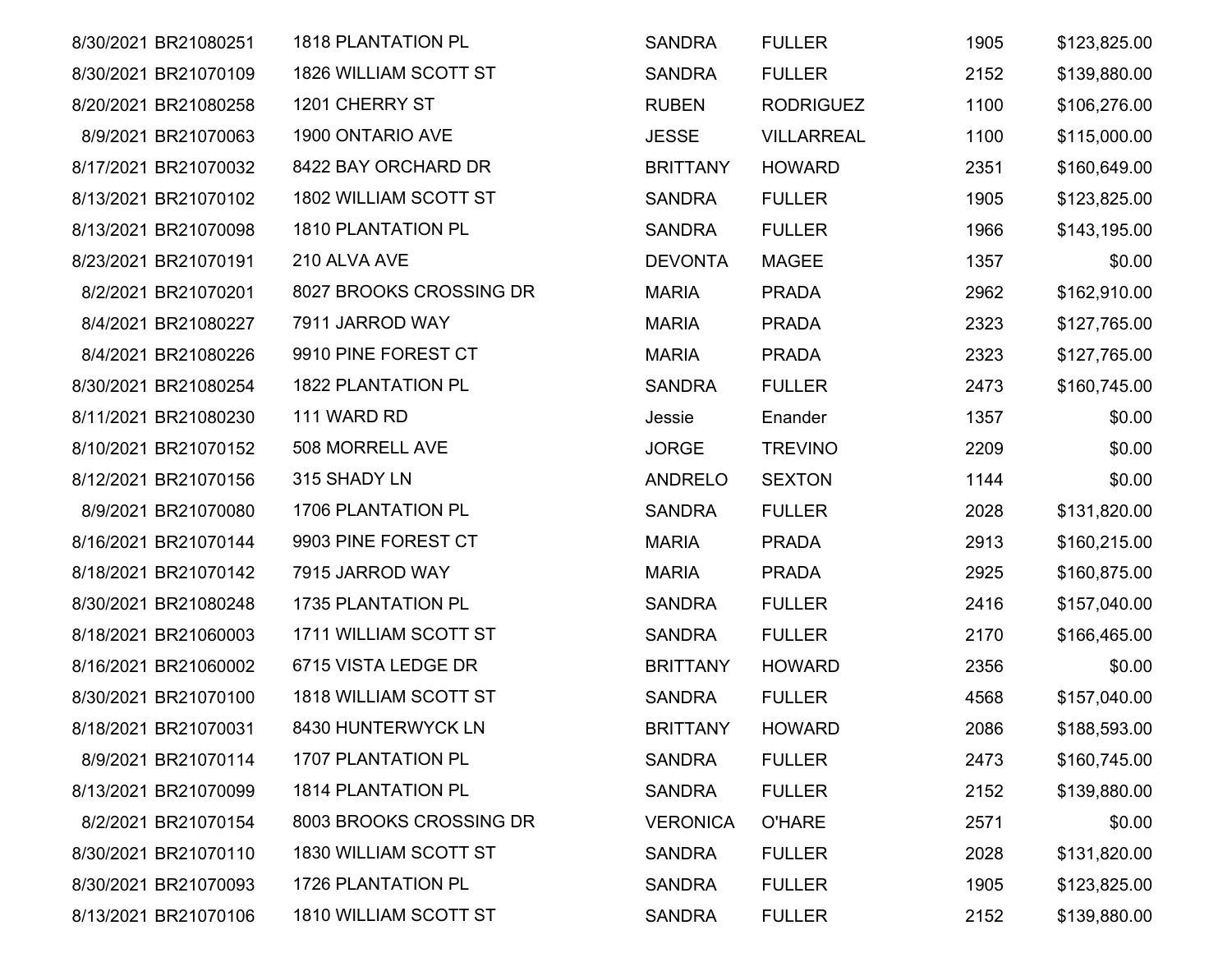| 8/13/2021 BR21070104 | 1806 WILLIAM SCOTT ST     | <b>SANDRA</b>   | <b>FULLER</b> | 1873 | \$121,745.00 |
|----------------------|---------------------------|-----------------|---------------|------|--------------|
| 8/18/2021 BR21070134 | 8039 BROOKS CROSSING DR   | <b>MARIA</b>    | <b>PRADA</b>  | 3309 | \$189,585.00 |
| 8/2/2021 BR21070095  | 8810 RUDDY DUCK CT        | <b>MARIA</b>    | <b>PRADA</b>  | 2959 | \$186,010.00 |
| 8/30/2021 BR21080271 | <b>1711 PLANTATION PL</b> | <b>SANDRA</b>   | <b>FULLER</b> | 2416 | \$157,040.00 |
| 8/30/2021 BR21080245 | 1719 PLANTATION PL        | <b>SANDRA</b>   | <b>FULLER</b> | 2152 | \$139,880.00 |
| 8/30/2021 BR21070094 | 1730 PLANTATION PL        | <b>SANDRA</b>   | <b>FULLER</b> | 2053 | \$121,745.00 |
| 8/16/2021 BR21070033 | 6711 VISTA LEDGE DR       | <b>BRITTANY</b> | <b>HOWARD</b> | 2068 | \$174,617.00 |
| 8/30/2021 BR21070108 | 1822 WILLIAM SCOTT ST     | <b>SANDRA</b>   | <b>FULLER</b> | 2473 | \$160,745.00 |

#### **Remodel / Alteration/ Addition - Residential**

| <b>Issue Date Permit Number Address</b> |                           | <b>Owner Name</b>     |                             |              | <b>Permit Sq.Ft. Permit Valuation</b> |
|-----------------------------------------|---------------------------|-----------------------|-----------------------------|--------------|---------------------------------------|
| 8/16/2021 BR21080215                    | 201 E DEFEE AVE           | <b>Belinda</b>        | <b>Barrientes</b>           | 896          | \$0.00                                |
| 8/16/2021 BR21070049                    | 602 INWOOD DR             | <b>BILLY</b>          | <b>MENDIETA</b>             | $\mathbf 0$  | \$14,183.00                           |
| 8/17/2021 BR21080237                    | 3001 WOODSTONE DR         | Eduardo               | Cueto                       | 1519         | \$87,635.00                           |
| 8/27/2021 BR21070048                    | 2205 NEW JERSEY ST        | <b>CUAUHTEMO LARA</b> |                             | 700          | \$0.00                                |
| 8/27/2021 BR21080336                    | 400 W HOMAN AVE           | <b>ROLANDO</b>        | <b>ESPRIELLA</b>            | 1142         | \$8,500.00                            |
| 8/31/2021 BR21080326                    | 505 DWINNELL ST           | Tammy                 | Gomez                       | 2500         | \$0.00                                |
| 8/2/2021 BR21070139                     | 2309 MOCKINGBIRD LN       | <b>PAUL</b>           | <b>BRITTON</b>              | 1862         | \$3,000.00                            |
| 8/3/2021 BR21070151                     | 1705 N 5TH ST             | Christa               | Smith                       | 1044         | \$11,724.00                           |
| 8/9/2021 BR21070200                     | 1316 MAGNOLIA ST          | <b>GUILLERMO</b>      | <b>GAMEZ</b>                | $\mathbf 0$  | \$0.00                                |
| 8/13/2021 BR21080269                    | 4500 SAWGRASS CIR         | <b>JORGE</b>          | <b>NAVARRO</b>              | 320          | \$0.00                                |
| 8/23/2021 BR21080264                    | 514 E HUNNICUTT AVE       | <b>Ricky</b>          | Hollaway                    | 1500         | \$0.00                                |
| 8/18/2021 BR21070192                    | 2200 PALOMAR LN           | <b>Brian</b>          | <b>Bayless</b>              | 2429         | \$0.00                                |
| 8/18/2021 BR21080266                    | 1206 COYOTE LN            | <b>SHANE</b>          | <b>DYSARZ</b>               | 360          | \$7,500.00                            |
| 8/20/2021 BR21060014                    | 3408 WISCONSIN ST Unit: 2 | <b>ERIC</b>           | <b>WILLIAMS</b>             | 1468         | \$30,895.77                           |
| 8/23/2021 BR21080289                    | 305 PARK ST               | <b>ADOLFO</b>         | <b>NIETO</b>                | 1000         | \$6,000.00                            |
| 8/25/2021 BR21080323                    | 304 RED BUD LN            | Franci                | Linder                      | $\mathbf{0}$ | \$0.00                                |
| 8/26/2021 BR21080296                    | 705 ROSEWOOD DR           |                       | <b>JACQUELINE CONTRERAS</b> | 1134         | \$0.00                                |
| 8/31/2021 BR21070149                    | 900 N JONES ST            | <b>ADAN</b>           | <b>MARTINEZ</b>             | 1900         | \$0.00                                |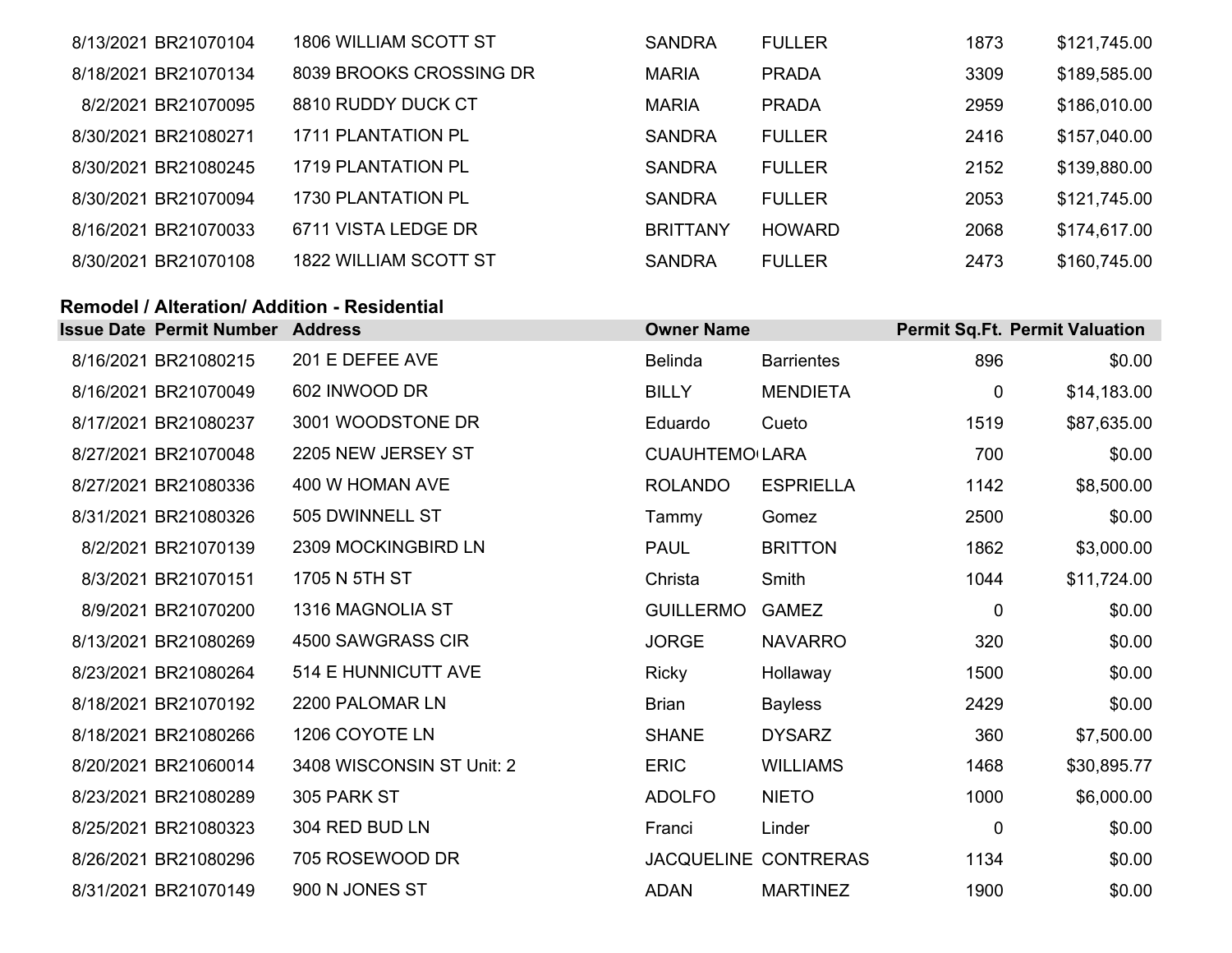| 8/9/2021 BR21070157  | 104 FORREST AVE           | Christa       | Smith          | 1737 | \$0.00      |
|----------------------|---------------------------|---------------|----------------|------|-------------|
| 8/23/2021 BR21080256 | 504 E REPUBLIC AVE        | MARITZA       | <b>PEREIRA</b> | 2000 | \$0.00      |
| 8/25/2021 BR21060009 | 611 N PRUETT ST           | <b>DUSTIN</b> | <b>RAIFORD</b> | 2266 | \$28,543.00 |
| 8/30/2021            | 21030477 2006 WRIGHT BLVD | <b>SCATES</b> | <b>DEDWINL</b> | 1846 | \$0.00      |
| 8/24/2021            | 20110548 728 BOWIE ST     | <b>LOPEZ</b>  | LORENE         |      | \$0.00      |

### **Solar Panel Installation**

| <b>Issue Date Permit Number Address</b> |                       | <b>Owner Name</b> |                    |             | <b>Permit Sq.Ft. Permit Valuation</b> |
|-----------------------------------------|-----------------------|-------------------|--------------------|-------------|---------------------------------------|
| 8/20/2021 BR21080291                    | 5420 VILLAGE LN       | <b>RICARDO</b>    | <b>CARILLO</b>     | 425         | \$13,400.00                           |
| 8/31/2021 BR21080270                    | 7319 BAYOU VISTA DR   | <b>SHELBY</b>     | <b>GUENTHER</b>    | 0           | \$44,000.00                           |
| 8/17/2021 BR21080273                    | 4907 RIPPLE CREEK DR  | <b>JASON</b>      | <b>ELSTON</b>      | $\mathbf 0$ | \$20,000.00                           |
| 8/9/2021 BR21070103                     | 3427 SUNNY DR         | <b>RICARDO</b>    | <b>CARILLO</b>     | 408         | \$12,000.00                           |
| 8/30/2021 BR21080308                    | 6414 HUNTERS CREEK LN | Kaela             | Reams              | 344.25      | \$16,000.00                           |
| 8/10/2021 BR21070199                    | 222 CHESTNUT ST       | <b>MARC</b>       | <b>JONES</b>       | 371         | \$39,701.00                           |
| 8/11/2021 BR21070195                    | 707 PAMELA DR         | <b>RICARDO</b>    | <b>CARILLO</b>     | 425         | \$15,437.00                           |
| 8/10/2021 BR21070044                    | 1600 SOUTHWOOD DR     | MATT              | <b>FRANZ</b>       | $\mathbf 0$ | \$0.00                                |
| 8/12/2021 BR21070196                    | 5421 SHIRLEY ST       | <b>RICARDO</b>    | <b>CARILLO</b>     | 374         | \$13,858.00                           |
| 8/17/2021 BR21070129                    | 6726 HUNTERS CREEK LN | <b>JOEL</b>       | <b>JOHNSON</b>     | $\mathbf 0$ | \$0.00                                |
| 8/12/2021 BR21070087                    | 1106 LORELI LN        | <b>RICARDO</b>    | <b>CARILLO</b>     | 255         | \$9,405.00                            |
| 8/11/2021 BR21070198                    | 4035 SPURWING LN      | <b>PATRICK</b>    | <b>HICKS</b>       | 442         | \$17,537.00                           |
| 8/13/2021 BR21070174                    | 3203 SPECKLEBELLY DR  | Titan             | <b>Solar Power</b> | 334.22      | \$32,140.00                           |
| 8/25/2021 BR21080306                    | 5112 GLEN HAVEN DR    | <b>RICARDO</b>    | <b>CARILLO</b>     | 391         | \$14,202.50                           |
| 8/26/2021 BR21080283                    | 4831 WOODFORD ST      | <b>RICARDO</b>    | <b>CARILLO</b>     | 527         | \$19,000.00                           |

### **Storage Building**

| <b>Issue Date Permit Number Address</b> |                 | <b>Owner Name</b> |                | <b>Permit Sq.Ft. Permit Valuation</b> |            |
|-----------------------------------------|-----------------|-------------------|----------------|---------------------------------------|------------|
| 8/4/2021 BR21070072                     | 2406 KILGORE RD | <b>SHARON</b>     | <b>NICHOLS</b> | 288                                   | \$6,000.00 |
| 8/11/2021 BR21070175                    | 109 WILLIAM AVE | JOHNATHAN ESTER   |                | 192                                   | \$5,371.00 |

### **Sign Construction**

| <b>Issue Date Permit Number Address</b> | <b>Owner Name</b> | <b>Permit Sq.Ft. Permit Valuation</b> |
|-----------------------------------------|-------------------|---------------------------------------|